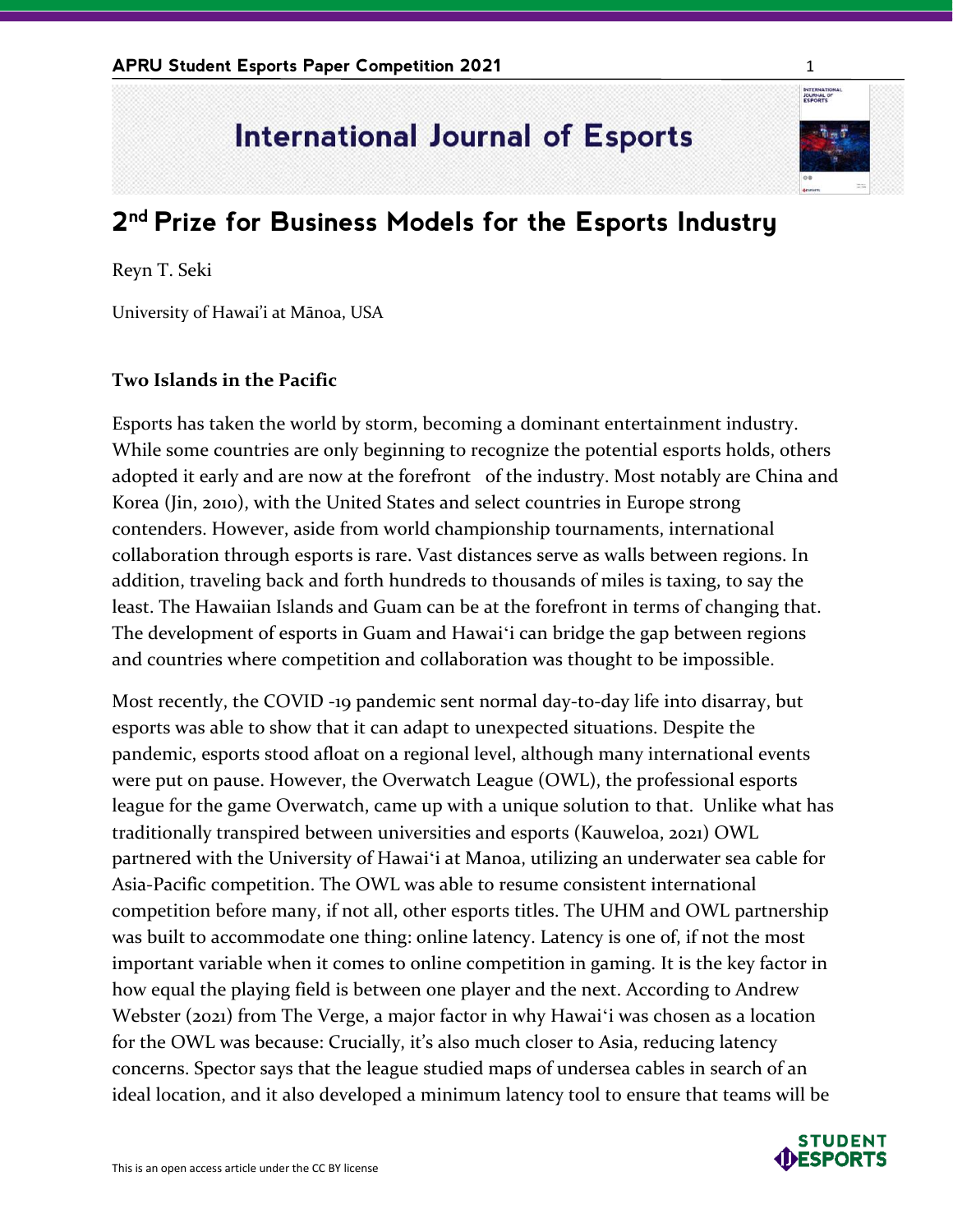competing on an even playing field. Spector says that the aim is to have matches running at 90 milliseconds.

"That's well within the bounds, from what our pro players have told us," he explains, "so they're going to have a great experience competing."

Utilizing this blueprint for hosting international competition between Asia and North America unlocks numerous opportunities for international leagues in not only Overwatch, but esports in general, and Hawaiʻi can be the key variable to make this happen.

Hawaii's unique position in the middle of the Pacific Ocean allows for this type of crossregion play that cannot be replicated anywhere else in the world. The big accomplishment being made is not the fact that teams can play each other from across the ocean, but that they can do so fairly. Some esports titles require very low latency levels to be played at a competitive level such as Valorant and League of Legends and cannot take advantage of Hawaiʻi in this regard. However, some games such as Overwatch can be played competitively despite being at a higher latency. These games should consider utilizing Hawaii's unique location for more consistent international competition while also eliminating the need for constant travel at the same time.

Hawaiʻi collaborating with the OWL should not be seen as a onetime occurrence but rather the start of more collaborations, development, and professionalization of esports between Asia and North America (Tylor, 2012). Another development that has slowly been progressing but has gone rather unnoticed is the implementation of a "super server" of sorts in Guam. This server allows for multiple different regions in Asia to connect to a centralized server in Guam rather than players having to choose to connect to one region at the sacrifice of forcing certain regions to play on high latency. The masterminds behind this, OneQode (2021), had this to say about their achievement in the Asia region, "Guam is a brandnew hub for cross-regional gaming. It reaches players across 3 continents, introducing completely new strategies and levels of competition that haven't been possible until now". This was showcased in a small tournament put on by OneQode which allowed for these different continents to come together and compete.

The defining moment of the tournament was when two teams just over three thousand miles away competed against each other on lower than ninety ping. This was an unprecedented accomplishment in esports because now competition is potentially possible between teams that can be thousands of miles away from each other. Asia has also seen some of the fastest growth in terms of esports in recent years, one example being Japan. A few y ears ago, it was almost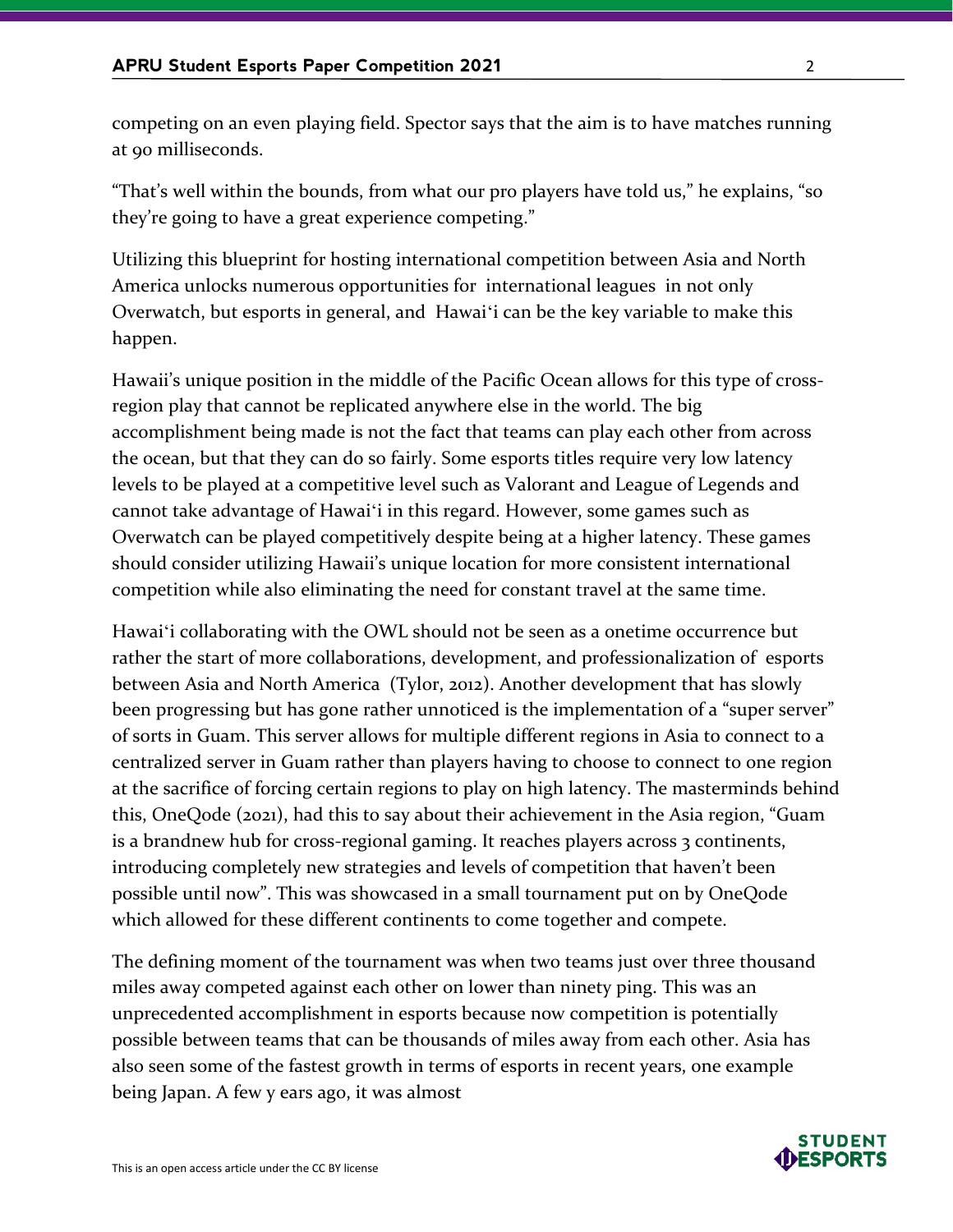unheard of to see "esports" and "Japan" in the same sentence. Now, titles such as Apex Legends and Valorant show off substantial viewership numbers, with Japan even becoming Apex Legends second largest market in the world just behind North America. The combination of this recent esports growth in Asia as well as the development of this new super server in Guam benefits the region as a whole and allows for endless possibilities of collaboration between countries once thought to be too far apart.

The Hawaiian Islands and Guam can utilize their unique locations to allow for esports competitions to take place across numerous locations. The OWL has shown how flexible esports can be during times of uncertainty, while also bringing a once o verlooked location in esports, that being Hawaiʻi, onto the map. Now Guam also seeks to show how important a small island in the Asia region can be in connecting its region together in terms of esports. For almost the entirety of esports, places like Guam and Hawaii have been left out of global esports discussions because of their notoriety for having high latency. That and due to their location being so out of the way from everything, there was no reason to include them in discussions. Now they look to enter talks as key players in bridging regions together. They were able to find their own niche and build upon it rather than wait years and years until technology and infrastructure allowed them to partake in the esports industry.

So far, this past OWL is the only situation where players from East Asia and North America were able to compete against each other online from their respective regions, which would not have been able to happen without Hawaii. The tournament put on by OneQode was also able to showcase cross region/country competition to a similar degree. Although the technology to allow competition like this to take place is still developing, the OWL has shown us just one possibility of the future of esports at a distance. With more time and talks with developers, it is exciting to think about how interconnected the Pacific region can be in the future. Places located in unique areas such as Guam and Hawaiʻi will only become more important to esports as online competition continues to grow and more esports titles expand on the accessibility of who can compete in their tournaments and leagues.